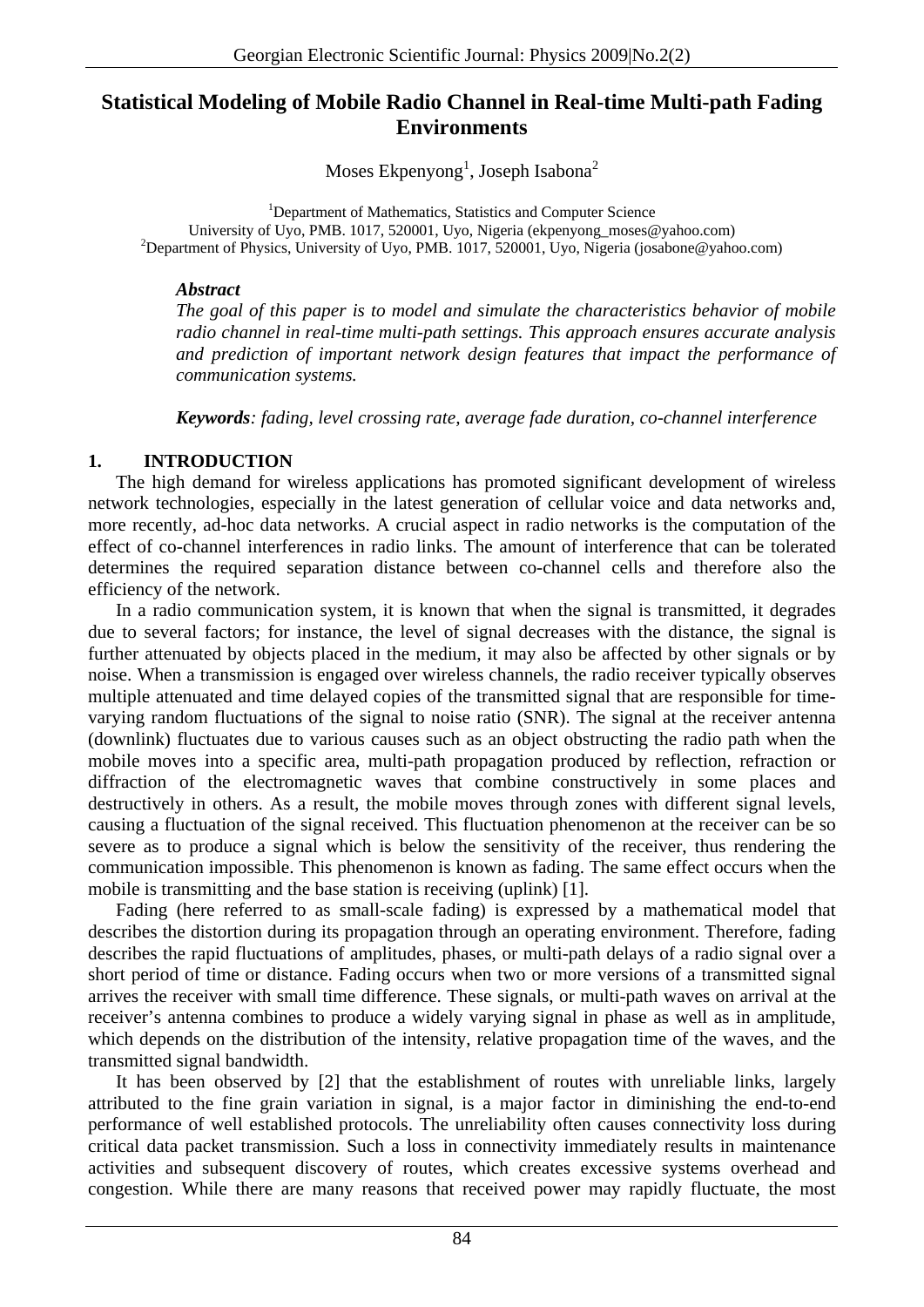significant fluctuation in wireless networks is due to multi-path fading [3][4]. The consequence of mobility causes this fading, which causes multiple copies of some transmission on two or more paths of different lengths. The copies can either reinforce or partially cancel out each other. A common illustration of multi-path fading is the experience of stopping at a traffic light and hearing an FM broadcast degenerate into static, while the signal is re-acquired after the vehicle moves only a fraction of a meter. The loss of the broadcast is caused by the vehicle stopping at a point where the signal experienced severe destructive interferences. Cellular phones can also exhibit similar momentary fades.

Fading channel models are often used to model the effects of electromagnetic transmission of information over the air in cellular networks and broadcast communication. Fading channel models are also used in underwater acoustic communications to model the distortion caused by the water. Mathematically, fading is usually modeled as a time-varying random change in the amplitude and phase of the transmitted signal [5]. Existing methods that closely model multi-path fading require large amount of detail information about the operating environment and is complex to implement in real life networks [6]. As a result, modeling techniques are limited in general applications.

In this paper, we propose a robust statistical model for characterizing communication link performance in wireless networks under multi-path fading environment. We study through computer simulation, important system design features such as the fade margin to achieve a given availability; level crossing rate and fading duration that impact network protocol algorithms in real networks.

## **2. STATISTICAL MODELS FOR MULTI-PATH FADING CHANNELS**

Several multi-path models have been suggested to explain the observed statistical nature of a mobile channel. The first model presented by Ossana [7] was based on interference of waves, incident and reflected from the flat sides of randomly located buildings. Although Ossana's model predicts flat fading power spectra that were in agreement with measurements in suburban areas, it assumes the existence of a direct path between the transmitter and receiver, and is only limited to a restricted range of reflection angles. Ossana's model is therefore rather inflexible and inappropriate for urban areas where the direct path is almost always blocked by buildings or other obstacles.

A model where the statistical characteristics of the electromagnetic fields of the received signal at the mobile are deduced from scattering was developed by [8]. The model is based on scattering and is widely used. It assumes a fixed transmitter with a vertically polarized antenna. The field incident on the mobile antenna is assumed to be comprised of *N* azimuthal plane waves with arbitrary carrier phases, arbitrary azimuthal angles of arrival, and each wave having equal average amplitude. It should be noted that the equal average amplitude assumption is based on the fact that in the absence of a direct line of sight path, the scattered components arriving at the receiver will experience similar attenuation over small-scale distances.

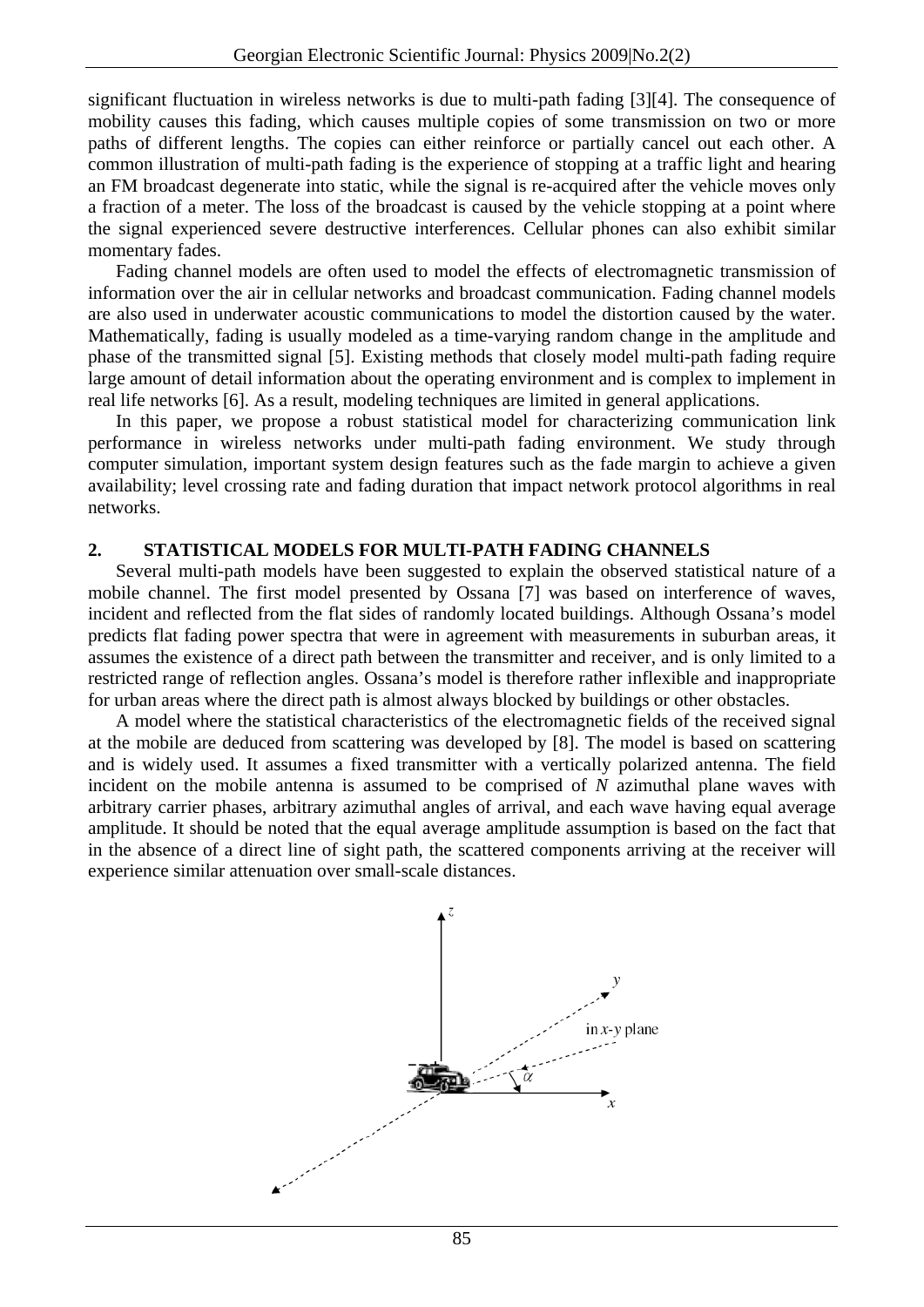### Figure 1. Illustrating plane waves arriving at random angles

Figure 1 shows a diagram of plane wave's incident on a mobile traveling at a velocity in the xdirection. The angle of arrival is measured in the x-y plane with respect to the direction of motion. Every wave that is incident on the mobile undergoes a Doppler shift due to the motion of the receiver and arrives simultaneously at the receiver. That is, no excess delay due to multi-path is assumed for any of the waves (flat fading assumption). For the *nth* wave arriving at an  $\alpha_n$  angle to the x-axis, the Doppler shift in Hertz is given by

$$
f_n = \frac{v}{\lambda} \cos \alpha_n \tag{1}
$$

where  $\lambda$  is the wavelength of the incident wave.

The vertically polarized plane waves arriving at the mobile have *E* and *H* field components given by

$$
E_z = E_0 \sum_{n=1}^{N} C_n \cos(2\pi f_c t + \theta_n)
$$
\n(2)

$$
H_x = -\frac{E_0}{\eta} \sum_{n=1}^{N} C_n \sin \alpha_n \cos(2\pi f_c t + \theta_n)
$$
 (3)

$$
H_{y} = -\frac{E_{0}}{\eta} \sum_{n}^{N} C_{n} \cos \alpha_{n} \cos(2\pi f_{c} t + \theta_{n})
$$
\n(4)

where  $E_0$  is the real amplitude of local average E-field (assumed constant),  $C_n$ , a real random variable representing the amplitude of individual waves,  $\eta$  is the intrinsic impedance of the space (377 $\Omega$ ), and  $f_c$  is the carrier frequency. The random phase of the nth arriving component,  $\theta_n$  is given by

$$
\theta_n = 2\pi f_n t + \phi_n \tag{5}
$$

The amplitudes of the E-and H-field are normalized such that the ensemble average of  $C_n$  becomes

$$
\sum_{n=1}^{N} \overline{C_n^2} = 1 \tag{6}
$$

Since the Doppler shift is negligible compared to the carrier frequency, the three field components may be modeled as a narrow band random processes. The three components  $E_z$ ,  $H_x$  and  $H_y$  can be approximated as Gaussian random variables [9] if N is sufficiently large. The phase angles are assumed to have a uniform probability density function *pdf* on the interval (*0, 2*π]. Based on the analysis by [10], the E-field can be expressed in an in-plane quadrature form

$$
E_z(t) = T_c(t)\cos(2\pi f_c t) - T_s(t)\sin(2\pi f_c t)
$$
\n<sup>(7)</sup>

where

$$
T_c(t) = E_0 \sum_{n=1}^{N} C_n \cos(2\pi f_n t + \phi_n)
$$
\n(8)

and

$$
T_s(t) = E_0 \sum_{n=1}^{N} C_n \sin(2\pi f_n t + \phi_n)
$$
\n(9)

both  $T_c(t)$  and  $T_s(t)$  are Gaussian random processes denoted as  $T_c$  and  $T_s$  respectively, at any time *t*,  $T_c$  and  $T_s$  are uncorrelated zero-mean Gaussian random variables with an equal variance given by

$$
\overline{T_c^2} = \overline{T_s^2} = |\overline{E_z}|^2 = \frac{E_0^2}{2}
$$
 (10)

The envelop of the received E-field,  $E_z(t)$ , is given by

$$
|E_z(t)| = \sqrt{T_c^2(t) + T_s^2(t)} = r(t)
$$
\n(11)

Since  $T_c$  and  $T_s$  are Gaussian random variables, it can be shown through a Jacobean transformation that the random received signal envelop *r* has a Rayleigh distribution given by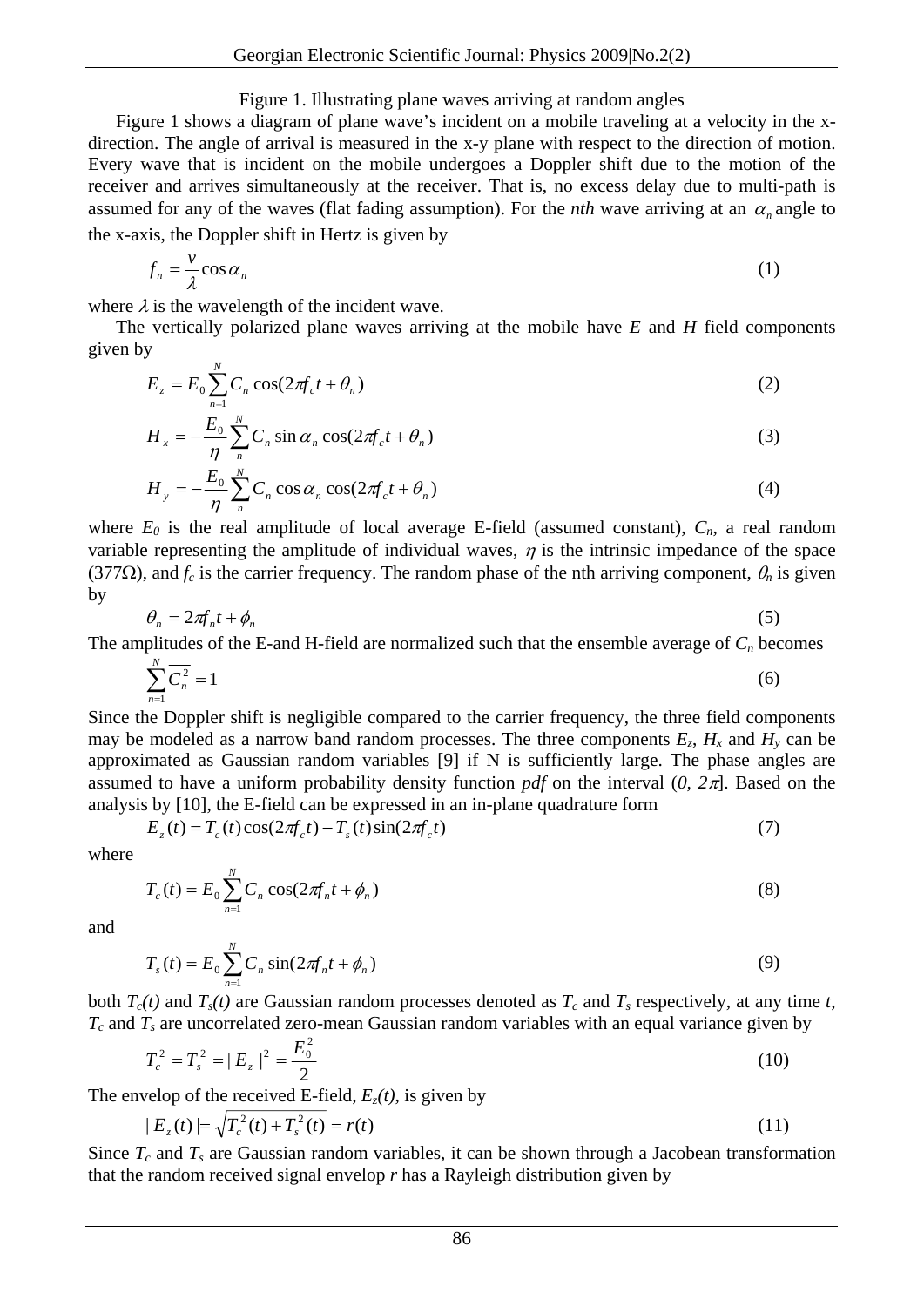$$
p(r) = \begin{cases} \frac{r}{\sigma^2} \exp(-\frac{r^2}{2\sigma^2}) & 0 \le r \le \infty \\ 0 & r < 0 \end{cases}
$$
 (12)

where

$$
\sigma^2 = \frac{E_0^2}{2}
$$

### **3. EVALUATION OF THE MODEL PARAMETERS**

#### **Fade Margin**

As earlier explained in section 1, for any radio link, the communication channel has a multi-path structure. Signals come from different secondary sources surrounding the receiver. Basically, because either the radio port and subscriber unit antennas are located far above ground (roof top), the mobility of vehicles or pedestrians have a negligible contribution on the received signal. Movement in the subscriber antenna surrounding clutter will be the main contributor to the received signal strength fluctuation. Thus, the only explanation to the time fluctuation of the signal comes from foliage and atmospheric layers movement. The latter may be neglected for short distance links  $\ll$  20 km). In the absence of the wind, the received power will be constant over long periods of time. During windy weather, one expects a change of the channel attenuation with time, the speed of change being related with the wind speed. The maximum Doppler shift  $f_c$  of the received signal relates the signal fluctuation with the speed  $\nu$  of moving objects in the surrounding clutter that modify the propagation channel structure (see equation. 1).

#### **Availability**

Availability is an important parameter when designing wireless links. In a broad sense, availability is defined as the probability of the event  $\varepsilon$ , whose received power r is greater than threshold (*R*), where the threshold *R* represents the signal power below which the communication quality (for instance the bit error rate (BER)) is unacceptably low. Instead of using the absolute threshold *R* which depends on the received power, the fade margin (FM) is considered. The fade margin (in dB) indicates how much below the average power the threshold  $R$  [11] and is given by:

$$
FM (dB) = -10. \log_{10} \frac{threshold}{average received power}
$$
 (13)

The fade margin is related to the required link availability. For Rayleigh channels, the received signal power is uniformly spread between paths. For such a channel, the availability is given by

$$
\text{Availability} = P(\rho_{\text{dB}} > FM_{\text{dB}}) = \exp(-10 \frac{-FM_{\text{dB}}}{10}) \tag{14}
$$

where  $\rho_{dB}$  is the specified signal level.

### **The Level Crossing Rate**

The level crossing rate (LCR) is defined as the expected rate at which the Rayleigh fading envelop, normalized to the local *rms* signal level, crosses a specified level in a positive going direction. The number of level crossings per second using equation (12) is given by

$$
N_R = \int_0^\infty \dot{r} p(R, \dot{r}) d\dot{r} = \sqrt{2\pi} f_m \rho e^{-\rho^2}
$$
\n(15)

where *r* is the time derivative of  $r(t)$ -the slope,  $p(R, r)$  is the joint density function of *r* and *r* at *r*=*R*,*f<sub>m</sub>*, is the maximum Doppler frequency and  $\rho = \frac{R}{R_{rms}}$  is the specified *R* level value, normalized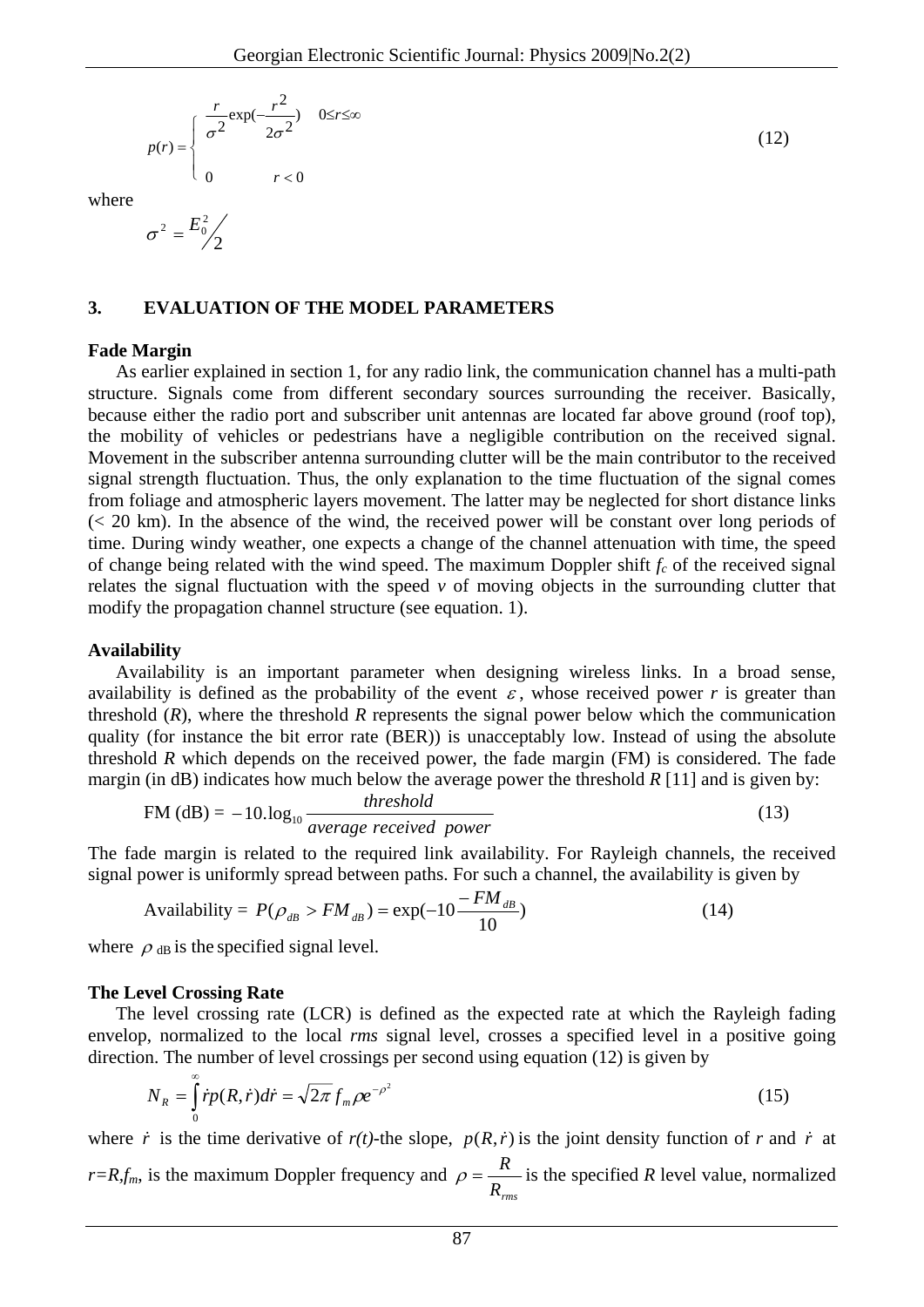to the local *rms* amplitude of the fading envelop [12]. Equation (15) gives the value of  $N_R$ , the average number of level crossings per second at specified levels. The LCR is a function of the mobile speed as is apparent from the presence of  $f_m$  in equation (15). There are few crossings at both high and low levels with a maximum occurring rate of  $\rho = \frac{1}{\sqrt{2}}$  (i.e. at a level 3dB below the *rms* level), the signal envelop experiences very deep fades only occasionally, but shallow fades are

**The average Fade Duration** 

frequent.

The average fade duration is defined as the average period of time for which the received signal falls below a specified *R* level. For a Rayleigh fading signal, this is given by

$$
\bar{\tau} = \frac{1}{N_R} \Pr[r \le R] \tag{16}
$$

where  $Pr[r \leq R]$  is the probability that the received signal *r* is less than *R* and is given by

$$
Pr[r \le R] = \frac{1}{T} \sum_{i} \tau_{i}
$$
\n(17)

where  $\tau_i$  is the duration of the fade and *T* is the observation interval of the fading signal. The probability that the received signal *r* is below the threshold *R* is found from the Rayleigh distribution as

$$
Pr[r \le R] = \int_{0}^{R} p(r)dr = 1 - \exp(-\rho^{2})
$$
\n(18)

where  $p(r)$  is the *pdf* of the Rayleigh distribution. Therefore, using equations (15) (16) and (17), the average fade duration as a function of  $\rho$  and  $f_m$  can be expressed as

$$
\tau = \frac{e^{\rho^2} - 1}{\rho f_m \sqrt{2\pi}}\tag{19}
$$

The average duration of a signal fade helps determine the most likely number of signaling bits that may be lost during a fade. Average fade duration primarily depends upon the mobile speed and decreases as the maximum Doppler frequency *fm* becomes large. If a particular fade margin is built into a mobile communication system, it is appropriate to evaluate the receiver performance by determining the rate at which the input signal falls below a given level *R*, and how long it remains below this level on the average. This is useful for relating SNR during a fade to the instantaneous BER which results.

## **4. SIMULATION RESULTS**

Figure 2 shows a plot of availability versus fade margin. We notice from this figure that for a fade margin of 1dB, the availability is 90.5%. That is, when the subscriber's antenna has a 0.905 gain, a fade margin of 10dB will guaranty such (90.5%) availability. A logarithmic trend equation is fitted to enable the reader predict new empirical results.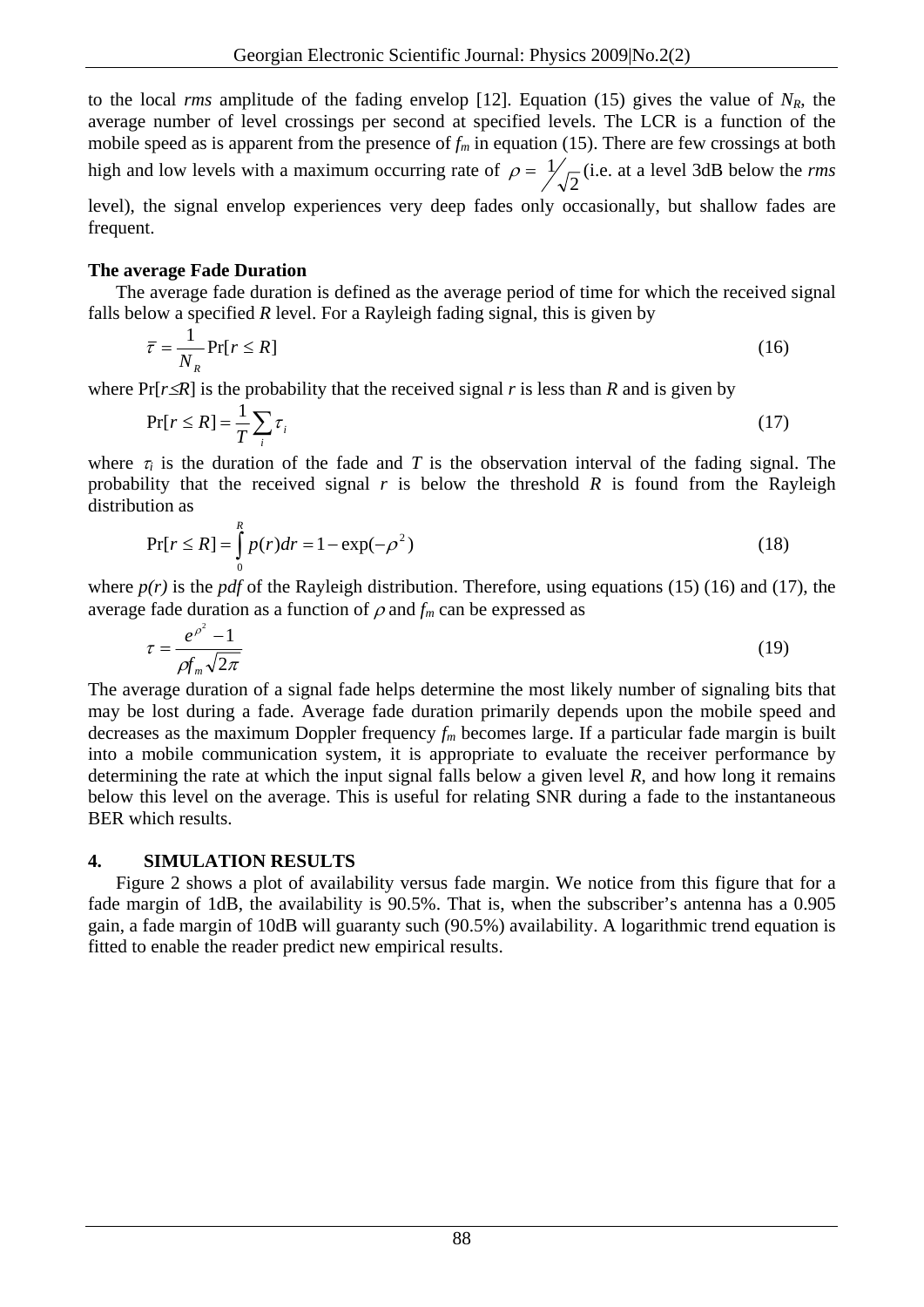

Figure 2. A Plot of Availability vs Fade Margin

Figure 3 is a plot of the normalized level crossing rate (LCR) versus fade margin. This figure shows that fading increases rapidly until it reaches a maximum level at 0.7dB, below the root mean square level. It quantifies how often the fading crosses some threshold  $\rho = R/R_{rms}$ , where *R* is the value of the specific level, normalized to the local root mean square *rms* amplitude of the fading rate. A logarithmic trend equation is also fitted to enable the prediction of new empirical values.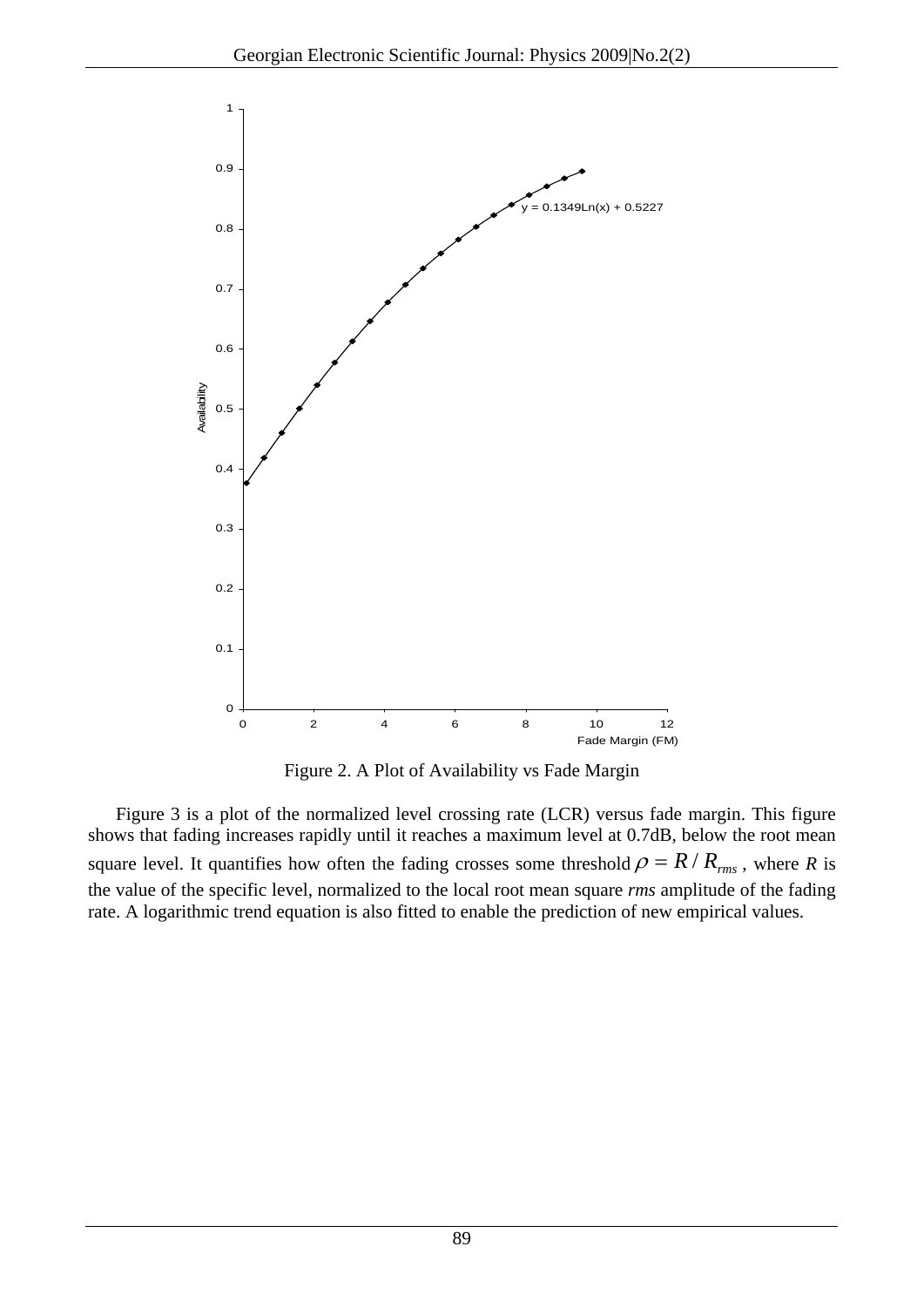

Figure 3. A Plot of LCR versus FM

Plotted in figure 4, is the normalized average fading duration (AFD) versus the fade margin. As seen from this plot, the average fade duration increases steadily with the fade margin. This quantifies how long the signal spends below the threshold  $\rho$ . So, at 0.05, the input signal is 0.1dB. We observe that this graph is a power curve and new empirical results could be predicted by using the trend equation fitted in the graph.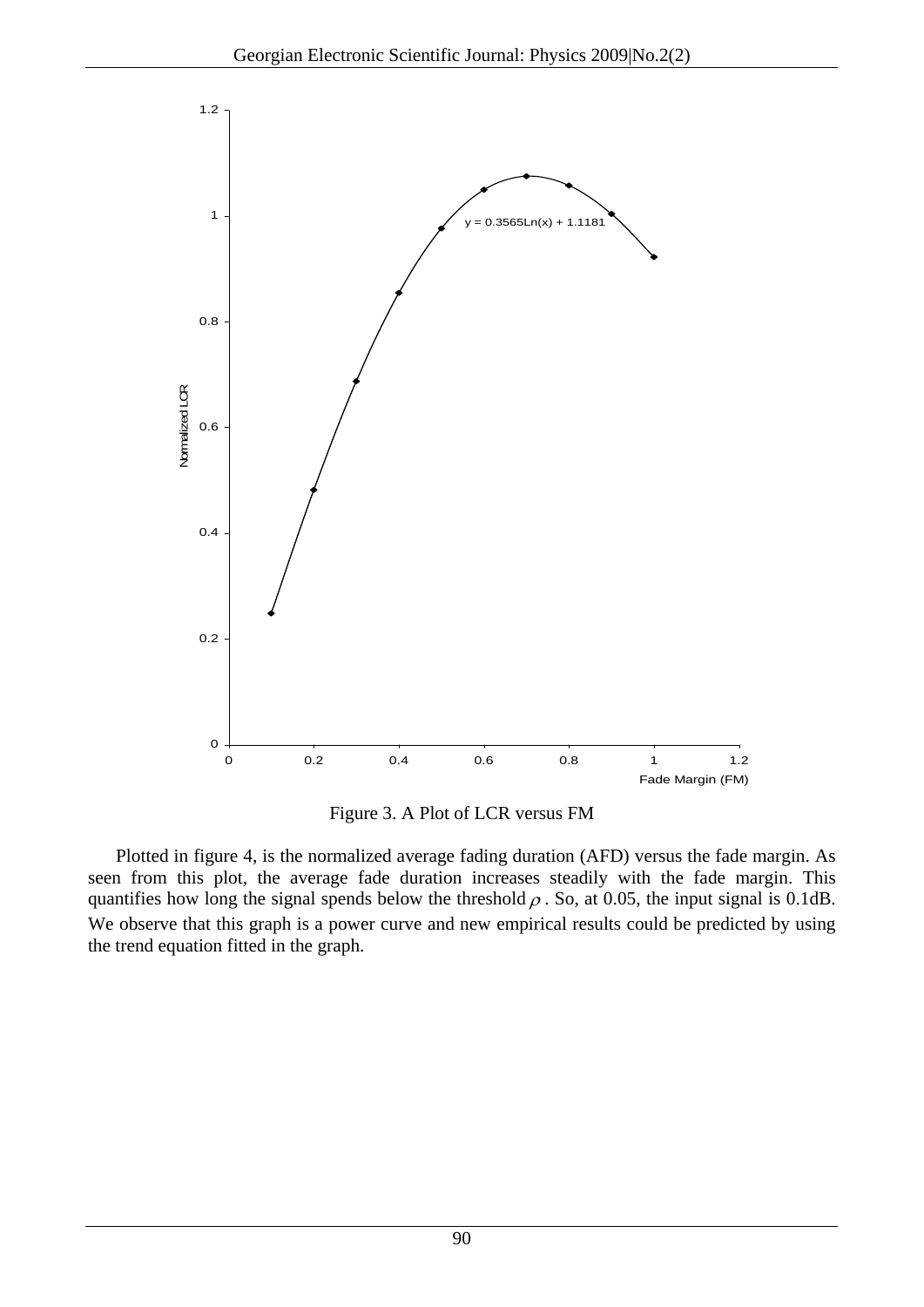

Figure 4. A Plot of AFD vs FM

# **5. CONCLUSION**

A model that predicts the actual behaviour of propagation phenomena is essential for accurate design and simulation of robust radio communication systems. In this paper, we have studied using statistical modeling, the radio link communication characteristics in a multi-path environment. The proposed model was then simulated and results obtained were represented graphically. This representation helped in the analysis of important design aspects that impact the performance of real communication networks.